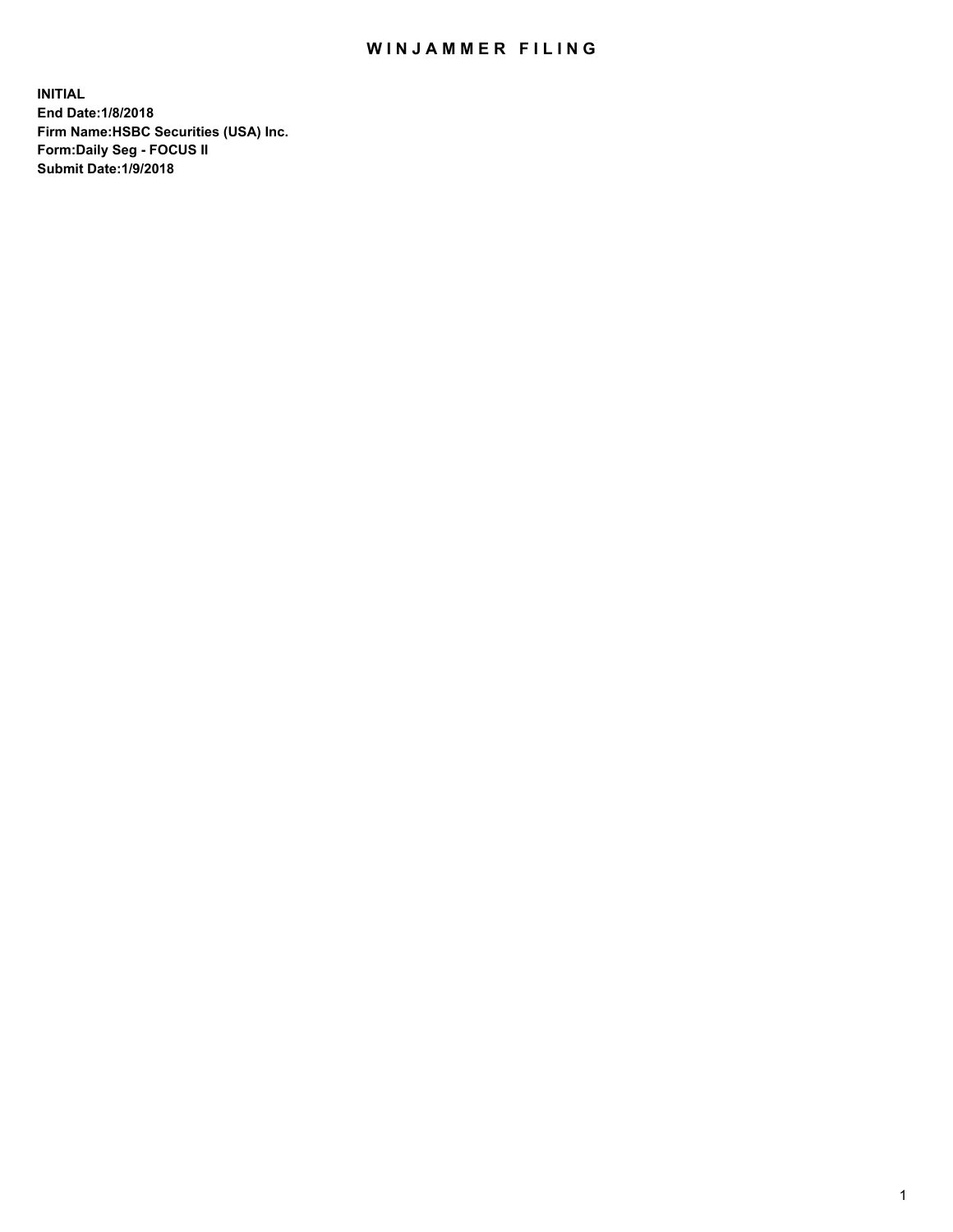## **INITIAL End Date:1/8/2018 Firm Name:HSBC Securities (USA) Inc. Form:Daily Seg - FOCUS II Submit Date:1/9/2018 Daily Segregation - Cover Page**

| Name of Company<br><b>Contact Name</b><br><b>Contact Phone Number</b><br><b>Contact Email Address</b>                                                                                                                                                                                                                         | <b>HSBC Securities (USA) Inc.</b><br><b>Michael Vacca</b><br>212-525-7951<br>michael.vacca@us.hsbc.com |
|-------------------------------------------------------------------------------------------------------------------------------------------------------------------------------------------------------------------------------------------------------------------------------------------------------------------------------|--------------------------------------------------------------------------------------------------------|
| FCM's Customer Segregated Funds Residual Interest Target (choose one):<br>a. Minimum dollar amount: ; or<br>b. Minimum percentage of customer segregated funds required:%; or<br>c. Dollar amount range between: and; or<br>d. Percentage range of customer segregated funds required between: % and %.                       | 98,000,000<br><u>0</u><br>00<br>00                                                                     |
| FCM's Customer Secured Amount Funds Residual Interest Target (choose one):<br>a. Minimum dollar amount: ; or<br>b. Minimum percentage of customer secured funds required:%; or<br>c. Dollar amount range between: and; or<br>d. Percentage range of customer secured funds required between:% and%.                           | 25,000,000<br><u>00</u><br>0 <sub>0</sub>                                                              |
| FCM's Cleared Swaps Customer Collateral Residual Interest Target (choose one):<br>a. Minimum dollar amount: ; or<br>b. Minimum percentage of cleared swaps customer collateral required:%; or<br>c. Dollar amount range between: and; or<br>d. Percentage range of cleared swaps customer collateral required between:% and%. | 122,000,000<br><u>0</u><br><u>00</u><br><u>00</u>                                                      |

Attach supporting documents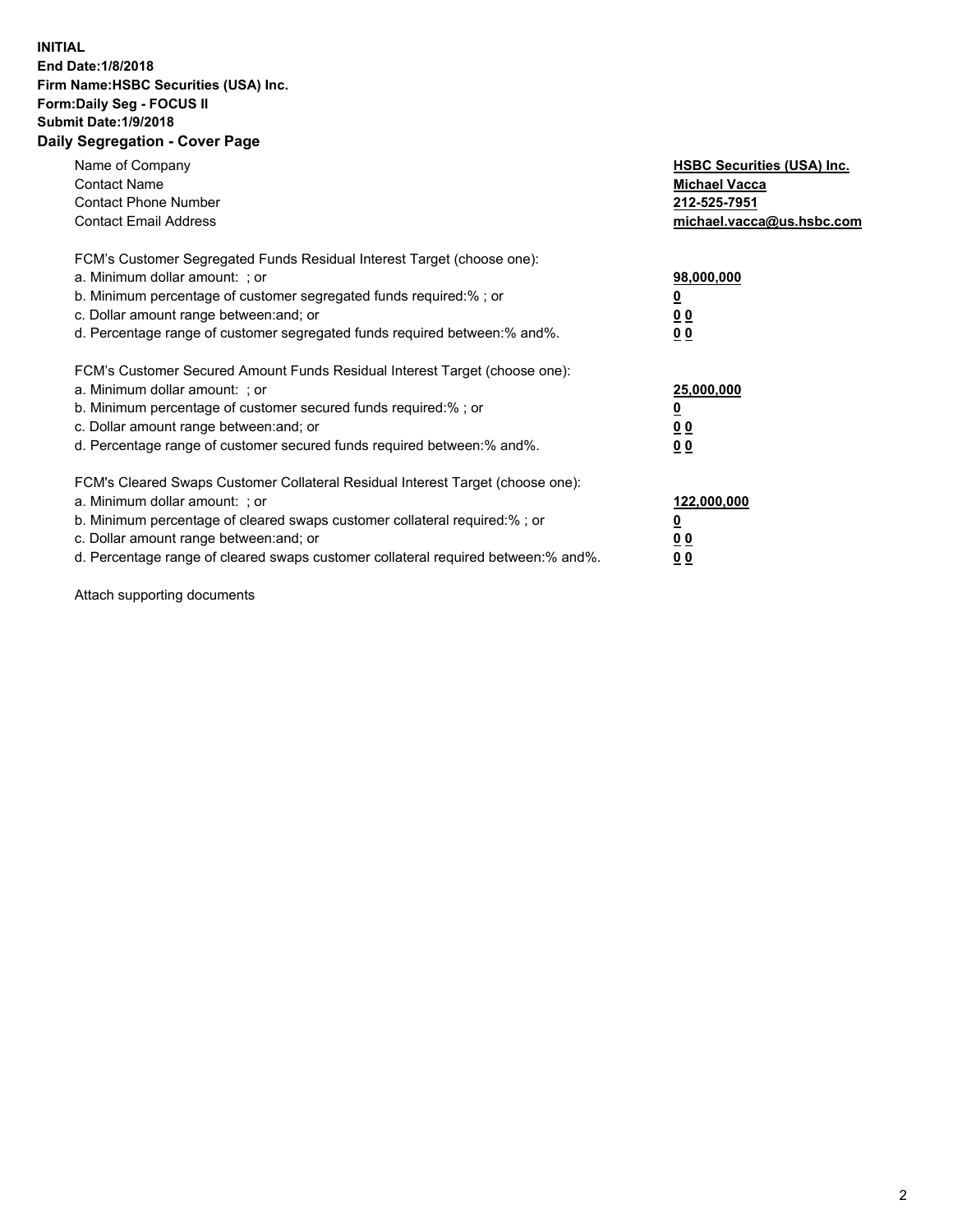**INITIAL End Date:1/8/2018 Firm Name:HSBC Securities (USA) Inc. Form:Daily Seg - FOCUS II Submit Date:1/9/2018 Daily Segregation - Secured Amounts** Foreign Futures and Foreign Options Secured Amounts Amount required to be set aside pursuant to law, rule or regulation of a foreign government or a rule of a self-regulatory organization authorized thereunder **0** [7305] 1. Net ledger balance - Foreign Futures and Foreign Option Trading - All Customers A. Cash **76,874,192** [7315] B. Securities (at market) **104,627,286** [7317] 2. Net unrealized profit (loss) in open futures contracts traded on a foreign board of trade **-35,125,422** [7325] 3. Exchange traded options a. Market value of open option contracts purchased on a foreign board of trade **0** [7335] b. Market value of open contracts granted (sold) on a foreign board of trade **0** [7337] 4. Net equity (deficit) (add lines 1. 2. and 3.) **146,376,056** [7345] 5. Account liquidating to a deficit and account with a debit balances - gross amount **4,233,005** [7351] Less: amount offset by customer owned securities **-4,232,938** [7352] **67** [7354] 6. Amount required to be set aside as the secured amount - Net Liquidating Equity Method (add lines 4 and 5) **146,376,123** [7355] 7. Greater of amount required to be set aside pursuant to foreign jurisdiction (above) or line 6. **146,376,123** [7360] FUNDS DEPOSITED IN SEPARATE REGULATION 30.7 ACCOUNTS 1. Cash in banks A. Banks located in the United States **46,256,794** [7500] B. Other banks qualified under Regulation 30.7 **0** [7520] **46,256,794** [7530] 2. Securities A. In safekeeping with banks located in the United States **47,145,751** [7540] B. In safekeeping with other banks qualified under Regulation 30.7 **0** [7560] **47,145,751** [7570] 3. Equities with registered futures commission merchants A. Cash **0** [7580] B. Securities **0** [7590] C. Unrealized gain (loss) on open futures contracts **0** [7600] D. Value of long option contracts **0** [7610] E. Value of short option contracts **0** [7615] **0** [7620] 4. Amounts held by clearing organizations of foreign boards of trade A. Cash **0** [7640] B. Securities **0** [7650] C. Amount due to (from) clearing organization - daily variation **0** [7660] D. Value of long option contracts **0** [7670] E. Value of short option contracts **0** [7675] **0** [7680] 5. Amounts held by members of foreign boards of trade A. Cash **67,414,553** [7700] B. Securities **57,481,535** [7710] C. Unrealized gain (loss) on open futures contracts **-35,125,422** [7720] D. Value of long option contracts **0** [7730] E. Value of short option contracts **0** [7735] **89,770,666** [7740] 6. Amounts with other depositories designated by a foreign board of trade **0** [7760] 7. Segregated funds on hand **0** [7765] 8. Total funds in separate section 30.7 accounts **183,173,211** [7770] 9. Excess (deficiency) Set Aside for Secured Amount (subtract line 7 Secured Statement Page 1 from Line 8) **36,797,088** [7380] 10. Management Target Amount for Excess funds in separate section 30.7 accounts **25,000,000** [7780] 11. Excess (deficiency) funds in separate 30.7 accounts over (under) Management Target **11,797,088** [7785]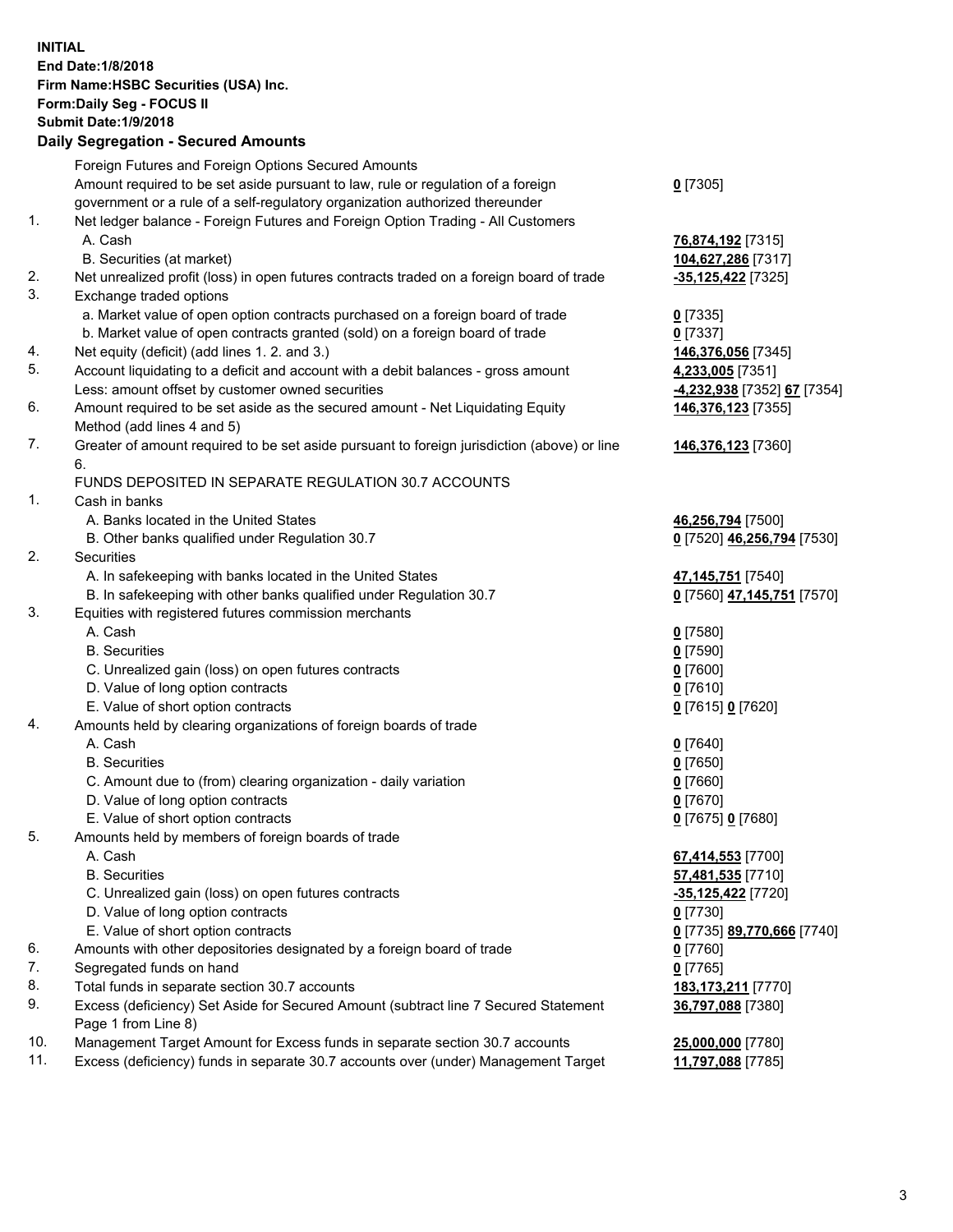| <b>INITIAL</b>                            |                                                                                     |                                 |  |  |  |  |
|-------------------------------------------|-------------------------------------------------------------------------------------|---------------------------------|--|--|--|--|
| End Date: 1/8/2018                        |                                                                                     |                                 |  |  |  |  |
| Firm Name: HSBC Securities (USA) Inc.     |                                                                                     |                                 |  |  |  |  |
| Form: Daily Seg - FOCUS II                |                                                                                     |                                 |  |  |  |  |
|                                           | <b>Submit Date: 1/9/2018</b>                                                        |                                 |  |  |  |  |
| Daily Segregation - Segregation Statement |                                                                                     |                                 |  |  |  |  |
|                                           | SEGREGATION REQUIREMENTS(Section 4d(2) of the CEAct)                                |                                 |  |  |  |  |
| 1.                                        | Net ledger balance                                                                  |                                 |  |  |  |  |
|                                           | A. Cash                                                                             | 46,450,767 [7010]               |  |  |  |  |
|                                           | B. Securities (at market)                                                           | 897,428,584 [7020]              |  |  |  |  |
| 2.                                        | Net unrealized profit (loss) in open futures contracts traded on a contract market  | 364,363,892 [7030]              |  |  |  |  |
| 3.                                        | Exchange traded options                                                             |                                 |  |  |  |  |
|                                           | A. Add market value of open option contracts purchased on a contract market         | 54,965,920 [7032]               |  |  |  |  |
|                                           | B. Deduct market value of open option contracts granted (sold) on a contract market | -8,218,010 [7033]               |  |  |  |  |
| 4.                                        | Net equity (deficit) (add lines 1, 2 and 3)                                         | 1,262,089,619 [7040]            |  |  |  |  |
| 5.                                        | Accounts liquidating to a deficit and accounts with                                 |                                 |  |  |  |  |
|                                           | debit balances - gross amount                                                       | 2,337,880 [7045]                |  |  |  |  |
|                                           | Less: amount offset by customer securities                                          | -2,290,384 [7047] 47,496 [7050] |  |  |  |  |
| 6.                                        | Amount required to be segregated (add lines 4 and 5)                                | 1,262,137,115 [7060]            |  |  |  |  |
| 7.                                        | FUNDS IN SEGREGATED ACCOUNTS                                                        |                                 |  |  |  |  |
|                                           | Deposited in segregated funds bank accounts<br>A. Cash                              |                                 |  |  |  |  |
|                                           | B. Securities representing investments of customers' funds (at market)              | 28,871,340 [7070]<br>$0$ [7080] |  |  |  |  |
|                                           | C. Securities held for particular customers or option customers in lieu of cash (at | 150,557,670 [7090]              |  |  |  |  |
|                                           | market)                                                                             |                                 |  |  |  |  |
| 8.                                        | Margins on deposit with derivatives clearing organizations of contract markets      |                                 |  |  |  |  |
|                                           | A. Cash                                                                             | 400,354,391 [7100]              |  |  |  |  |
|                                           | B. Securities representing investments of customers' funds (at market)              | $0$ [7110]                      |  |  |  |  |
|                                           | C. Securities held for particular customers or option customers in lieu of cash (at | 731,521,034 [7120]              |  |  |  |  |
|                                           | market)                                                                             |                                 |  |  |  |  |
| 9.                                        | Net settlement from (to) derivatives clearing organizations of contract markets     | <u>-4,518,260</u> [7130]        |  |  |  |  |
| 10.                                       | Exchange traded options                                                             |                                 |  |  |  |  |
|                                           | A. Value of open long option contracts                                              | 54,965,920 [7132]               |  |  |  |  |
|                                           | B. Value of open short option contracts                                             | $-8,218,010$ [7133]             |  |  |  |  |
| 11.                                       | Net equities with other FCMs                                                        |                                 |  |  |  |  |
|                                           | A. Net liquidating equity                                                           | 2,701,342 [7140]                |  |  |  |  |
|                                           | B. Securities representing investments of customers' funds (at market)              | <u>0</u> [7160]                 |  |  |  |  |
|                                           | C. Securities held for particular customers or option customers in lieu of cash (at | $0$ [7170]                      |  |  |  |  |
|                                           | market)                                                                             |                                 |  |  |  |  |
| 12.                                       | Segregated funds on hand                                                            | 15,349,880 [7150]               |  |  |  |  |
| 13.                                       | Total amount in segregation (add lines 7 through 12)                                | 1,371,585,307 [7180]            |  |  |  |  |
| 14.                                       | Excess (deficiency) funds in segregation (subtract line 6 from line 13)             | 109,448,192 [7190]              |  |  |  |  |
| 15.                                       | Management Target Amount for Excess funds in segregation                            | 98,000,000 [7194]               |  |  |  |  |

16. Excess (deficiency) funds in segregation over (under) Management Target Amount Excess

**11,448,192** [7198]